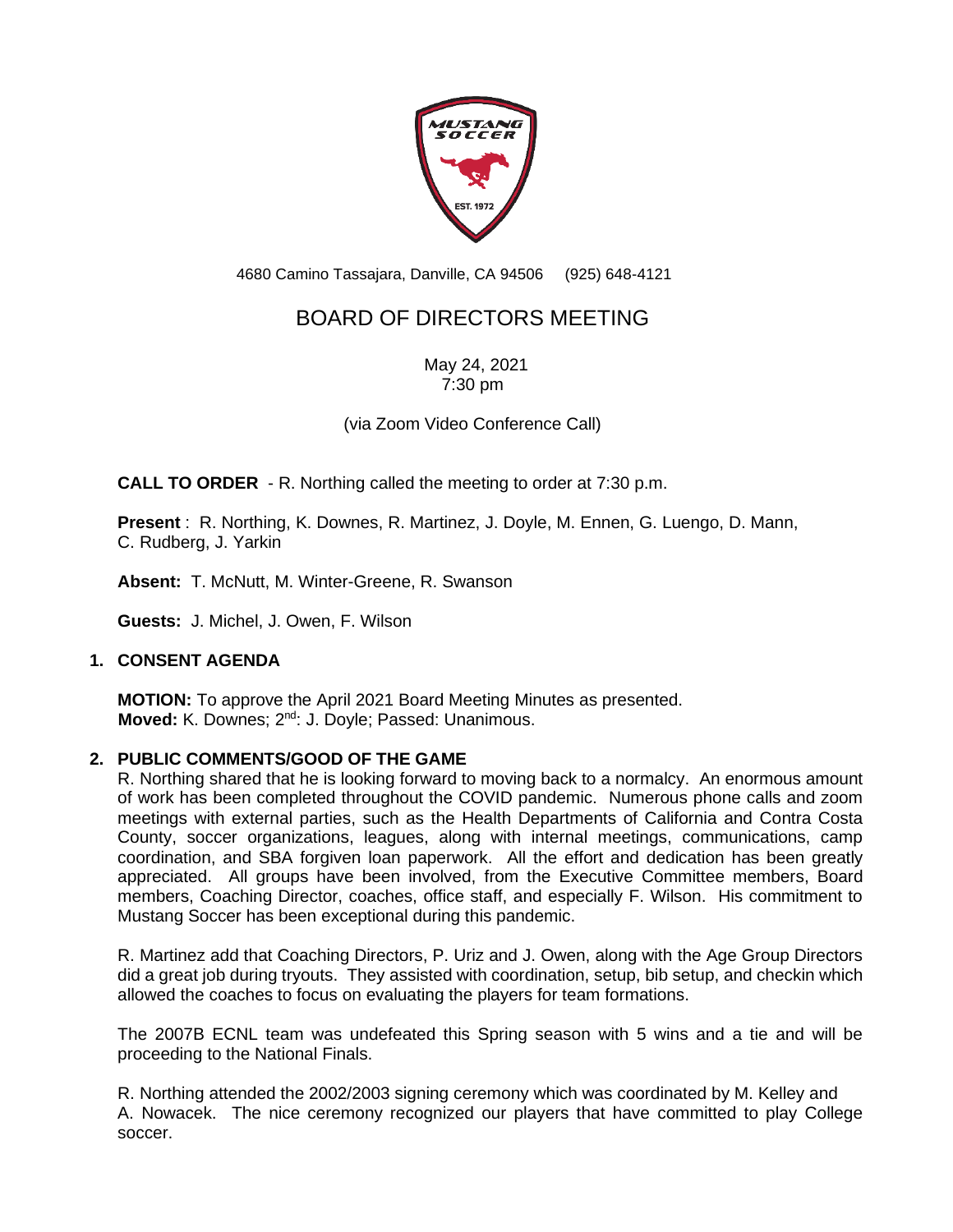# **3. OLD BUSINESS**

# **3.1. Sponsorship Follow-up**

Nothing to report.

# **3.2. Marketing and Communications**

R. Northing provided an update about the new Marketing role. This role, initially as an independent contractor, will focus on Mustang Soccer's website, social media, and communications to our community. M. Durkee has been interviewed by the Executive Committee with the possibility of a June 1<sup>st</sup> start date.

# **3.3. Competitive Elite & Premier Update**

J. Doyle reported that Elite teams have a few soccer games remaining to play in their short soccer season. Competitive Elite & ECNL tryouts have been completed while Competitive Premier are almost done. Mustang Soccer continues to ensure that all players at tryouts will get a personal call. D. Mann added that those personal calls to players and parents can be tough at times; however, the way that it is delivered is important. He was able to manage the Competitive side as the only Competitive Board Director this tryout season with the help of J. Owen, P. Uriz and F. Wilson.

# **3.4. Rec and RecPlus Update**

C. Rudberg reported that the Registration numbers on the Recreational side are strong. The RecPlus side should receive more regstrations once Premier tryouts are completed and players that did not make those teams register for the RecPlus Program. An Age Group Coordinator (AGC) meeting is scheduled for this week to discuss team formations, process, and request their help in promoting players to RecPlus.

#### **3.5. Equipment Update**

Nothing to report.

#### **3.6. Referee Update**

J. Yarkin reported that he has added two members to the Referee Committee. An onboarding lead will be assisting with Jamboree Tournament. New referees will be paired up with experienced referees as mentors for the new referees. A college student will be assisting with the Referee Social Media platform.

Currently, we have about 25 new referees to date. F. Wilson will be sending out an email to ECNL teams to incentivize the players to become a referee. The goal is to increase our referee pool.

J. Yarkin would like to reduce last minute changes to soccer schedules in the upcoming season. He will be meeting with F. Wilson and M. DeJesus to discuss ways to minimize schedule changes which impact referee re-scheduling. In addition, with a lack of referees, this season will be challenging. Some plans may consist of reducing referees per game if deemed necessary, ie. one referee per game instead of three. Referee shortage will continue to be addressed with various scenarios planned.

#### **3.7. Tournament Update**

G. Luengo reported that the College Showcase has been slated for Summer of 2022 in mid June. The next Mustang Soccer tournament planned will be the August  $6<sup>th</sup>$  to  $8<sup>th</sup>$  "Little" Stampede while the Older Boys/Girls Stampede will be held August 14/15. Currently, the Tournament Committee is working on the Stampede Tourament plans. The topic of using parent volunteers versus paid workers for upcoming tournament was discussed. If volunteers are going to be used again, it is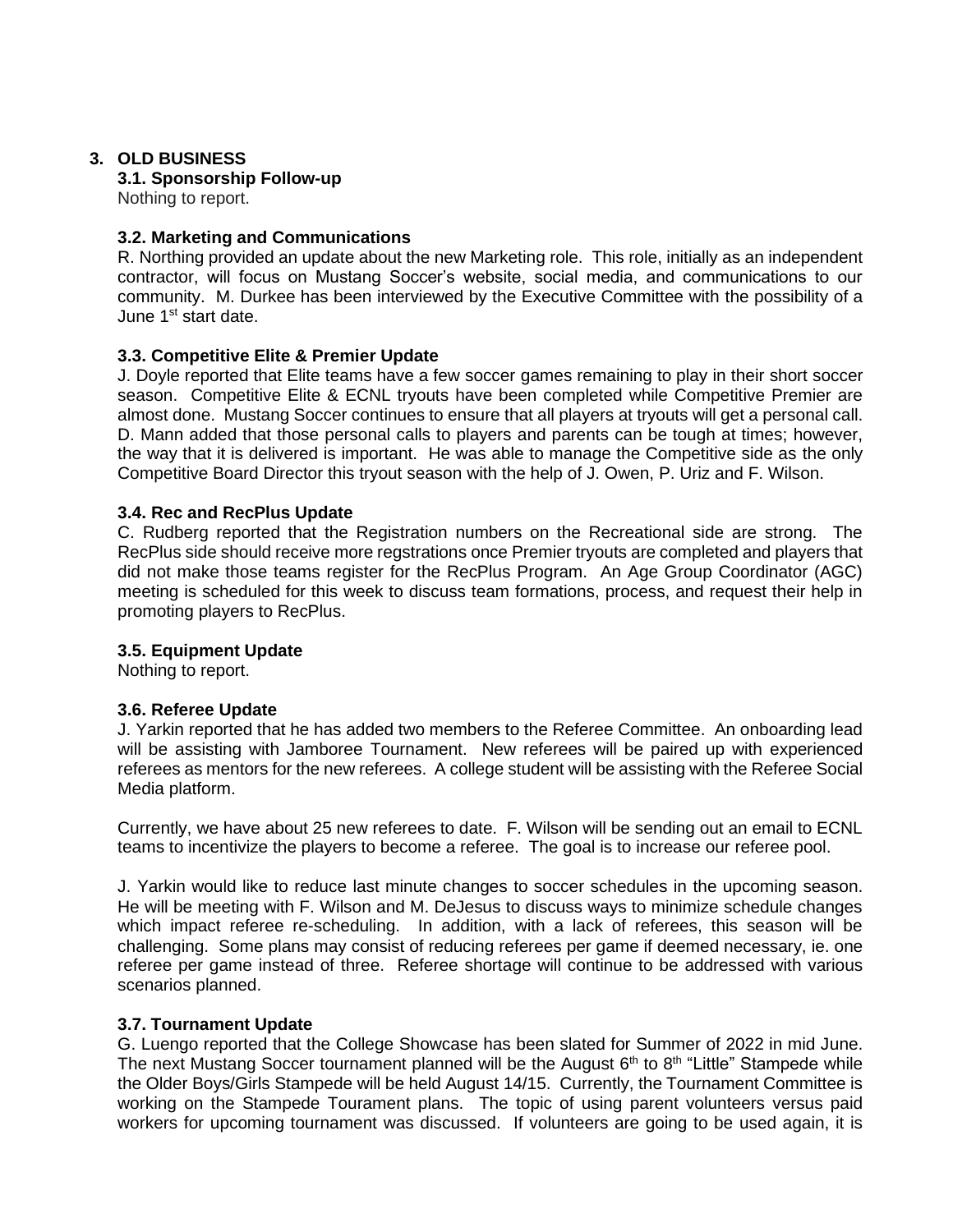critical that communication is done early, like now, with the communication going to coaches and managers to explain why it is critical of volunteer usage for these events. A suggestion was made to examine future tournament outsourcing as an option with an estimated expense of \$10k to \$20k.

# **3.8. Sports Alliance Update**

Nothing to report.

# **4. COMMITTEE REPORTS**

**4.1. Honor the Game** Nothing to report.

# **5. AGENDA ITEMS**

**5.1. Voice of the Coach** Nothing to report.

# **5.2. GM and Return to Play Update**

F. Wilson reported our 06B team played a soccer game last weekend that resulted with two red cards and six yellow cards. The referees were being influenced by parents and coaches as they did not have control over the game. In another instance, U17G parents were seen yelling at the players on the field. J. Doyle added that this in not the correct way to behave in youth soccer.

F. Wilson discussed that he has been seeing this type of frustrated behavior recently across all sports spectrums. Our goal will be to keep everyone safe and sane by providing guidance and reminders of expected behavior. G. Luengo added that communication about expected behavior will be integral relating to Recreational teams as these issues have been seen in the past.

J. Doyle reported that he will be attending all coach meetings this summer and this important topic about expectations in particular with behavior will be addressed at these coaches meetings.

D. Mann addressed the parking situation now that return to play has began. A suggestion was made to cone the first spots for assisting with traffic flow congestion and safety – especially for those known times when the Complex has multiple teams practicing or game playing. F. Wilson reminded the Board that a parking lot study was conducted about six years ago, which may need to be revisited relating to the parking lot traffic.

#### **5.3. Transgender Policy**

F. Wilson discussed that we follow US Soccer policy as we are a member of the US Soccer Federation. He read the below US Soccer Policy 601-5—Registration of Amateur Players pertaining to this topic. The Board members received an electronic version.

#### **Policy 601-5—Registration of Amateur Players**

Section 1. Restriction of Players

*An amateur player (youth or adult) may not be restricted as to the team he/she may play for due to his/her race, religion or national origin. An amateur player may only be registered for one team at a time except as provided in the appropriate rules.*

Section 6. Inclusion Policy

*(A) To clarify the Bylaws, membership of the Federation is open to all soccer organizations and all soccer players, coaches, trainers, managers, administrators and officials without discrimination on the*